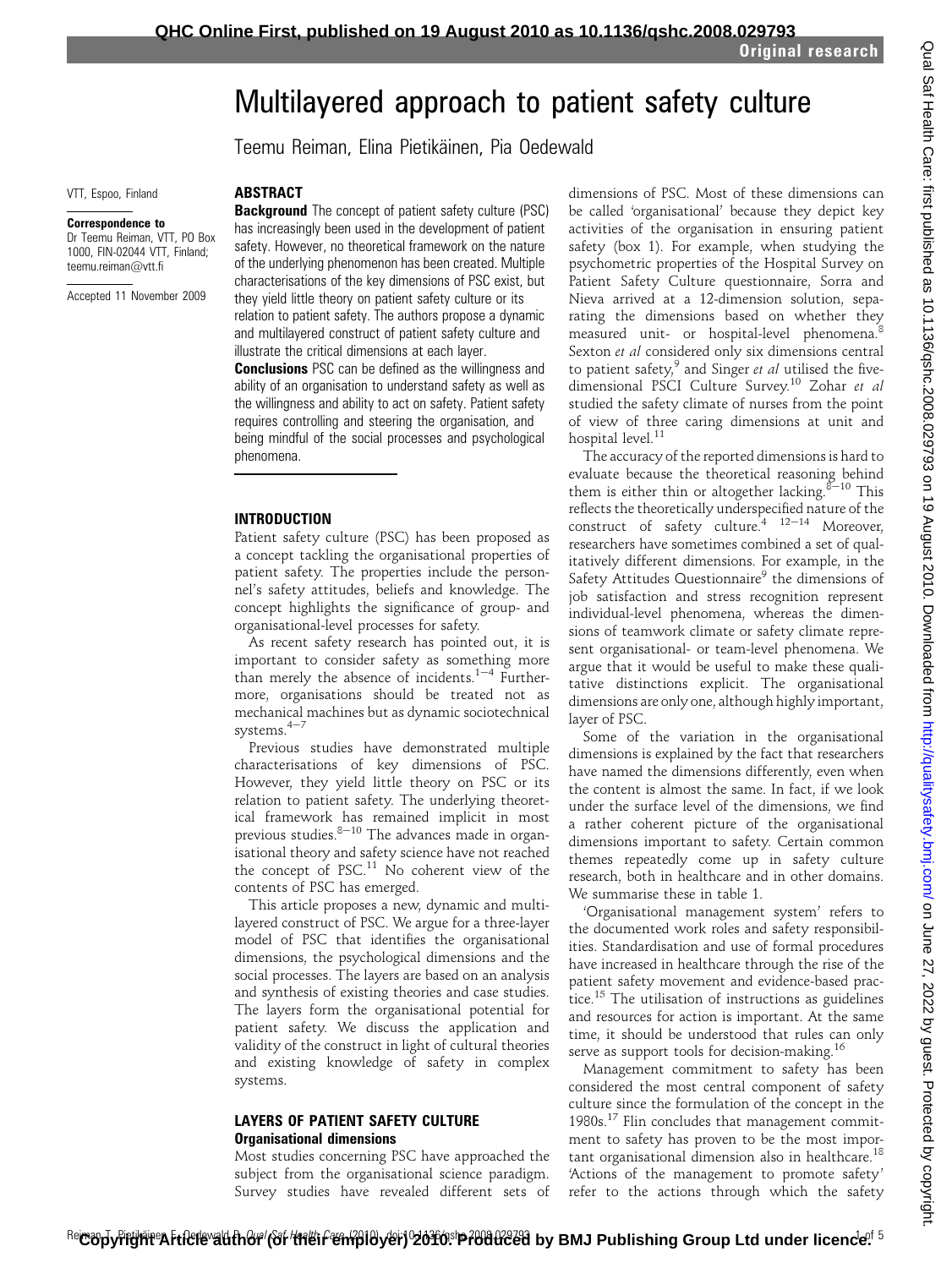# Box 1 Dimensions of patient safety culture in empirical studies

# Sorra and Nieva<sup>8</sup>

- $\triangleright$  Overall perceptions of safety
- < Frequency of event reporting
- < Supervisor/manager expectations and actions promoting patient safety
- $\triangleright$  Organisational learning—continuous improvement
- $\blacktriangleright$  Teamwork within units
- ▶ Communication openness
- $\triangleright$  Feedback and communication about error<br> $\triangleright$  Non-nunitive response to error
- < Non-punitive response to error
- $\blacktriangleright$  Staffing
- ▶ Hospital management support for patient safety
- < Hospital hand-offs and transitions
- ▶ Teamwork across hospital units

# Sexton et al<sup>9</sup>

- < Teamwork climate
- < Job satisfaction
- ▶ Perceptions of management
- $\blacktriangleright$  Safety climate
- < Working conditions

# $\blacktriangleright$  Stress recognition

- Singer  $et al<sup>10</sup>$
- **Organisation**
- < Department
- **Production**
- < Reporting/seeking help
- ▶ Shame/self-awareness

# Zohar et  $al<sup>11</sup>$

- < Patient orientation
- ▶ Professional development<br>▶ Teamwork
- < Teamwork

commitment of the management becomes visible. Examples are the prioritising of patient safety in the distribution of resources and a long-term plan concerning the development of patient safety. 'Actions of the immediate superior' refer to the way the supervisor shows her commitment to patient safety through her actions.

'Practices of cooperation' refer to the way personnel and teams work together in order to ensure patient safety and whether all the necessary information to perform the actual work is easily available. The importance of teamwork and communication to patient safety has been recognised in many studies. $8-11$  19

|         | Table 1 Organisational dimensions of patient safety |  |  |
|---------|-----------------------------------------------------|--|--|
| culture |                                                     |  |  |

| Organisational management system                               |  |  |  |  |
|----------------------------------------------------------------|--|--|--|--|
| Actions of the management to promote safety                    |  |  |  |  |
| Actions of the immediate superior                              |  |  |  |  |
| Practices of cooperation                                       |  |  |  |  |
| Communication and information flow                             |  |  |  |  |
| Practices of organisational learning                           |  |  |  |  |
| Management of competencies and training                        |  |  |  |  |
| Management of resources                                        |  |  |  |  |
| Management of change                                           |  |  |  |  |
| Management to third parties/subcontractors                     |  |  |  |  |
| Collaboration and information flow between units               |  |  |  |  |
| Collaboration and information flow between professional groups |  |  |  |  |

'Practices of organisational learning' include both the collective practices of continuous improvement<sup>8</sup> and the ways in which errors are reported and utilised as opportunities for learning. 'Management of competencies and training' concerns the ways in which the organisation ensures that the personnel have the abilities necessary to do their work. It includes providing the necessary formal training and ensuring adequate supervision of interns and new employees. 'Management of resources' refers to the adequacy of working conditions and personnel resources.<sup>8</sup>

'Management of change' has recently received attention in the industrial safety domain.<sup>20</sup> In healthcare, change management is not yet well established. However, large-scale technological changes and the economic pressure to rationalise healthcare are forcing organisations to pay more attention to how they handle changes. 'Management of third parties/ subcontractors<sup>'21</sup> rarely comes up in studies of PSC, but its importance to safety is growing through the increasing outsourcing of healthcare-related services.

'Collaboration and information flow between units' and 'collaboration and information flow between professional groups' are critical dimensions of PSC because healthcare organisations are typically large and complex, and the culture is often hierarchical and comprises strong professional subcultures.<sup>11</sup><sup>22</sup><sup>23</sup>

# Social processes

Social processes affect how things are interpreted, how practices are shaped and how meaning is created within the organisation.<sup>6</sup> 24 25 Social processes deal with intentional changes, unintentional variations, trade-offs and reinterpretations of daily work. Time is an important component of these processes. Social processes can be seen as social mechanisms that 'quietly' shape organisational and psychological dimensions in the organisation. Table 2 depicts the most important social processes in terms of patient safety.

Collective sensemaking of events and incidents<sup>6 25</sup> and the formation and maintenance of social identity $^{26}$  are closely linked processes. Social identity refers to a sense of belonging to a certain organisation, profession or group, and the differentiations made between the in-group and other groups. The manner in which characteristics of organisational life affect behaviour depend strongly on the self-categorical meaning of those characteristics for the members of the organisation.<sup>26</sup> For example, organisation members evaluate information in light of its source. The same information can be received very differently, even disregarded, if the messenger is from some other professional group (eg, a nurse) as opposed to a colleague (eg, a fellow doctor). Collective sensemaking is an ongoing social process of enacting organisational reality and generating the cues that are later used for interpretation.6 25 Thus, sensemaking is about creating a plausible narrative of ambiguous and uncertain events. This narrative creates expectations that guide attention in future. For example, during the flu season, a patient's symptoms of a sore throat or a headache are more easily interpreted as manifesting flu, since the diagnosis fits the context created by all the other patients.

|  | Table 2 Social processes of patient safety culture |  |  |
|--|----------------------------------------------------|--|--|
|--|----------------------------------------------------|--|--|

Collective sensemaking Social identity maintenance Optimising and local adaptation Normalisation of cues Embedding of conceptions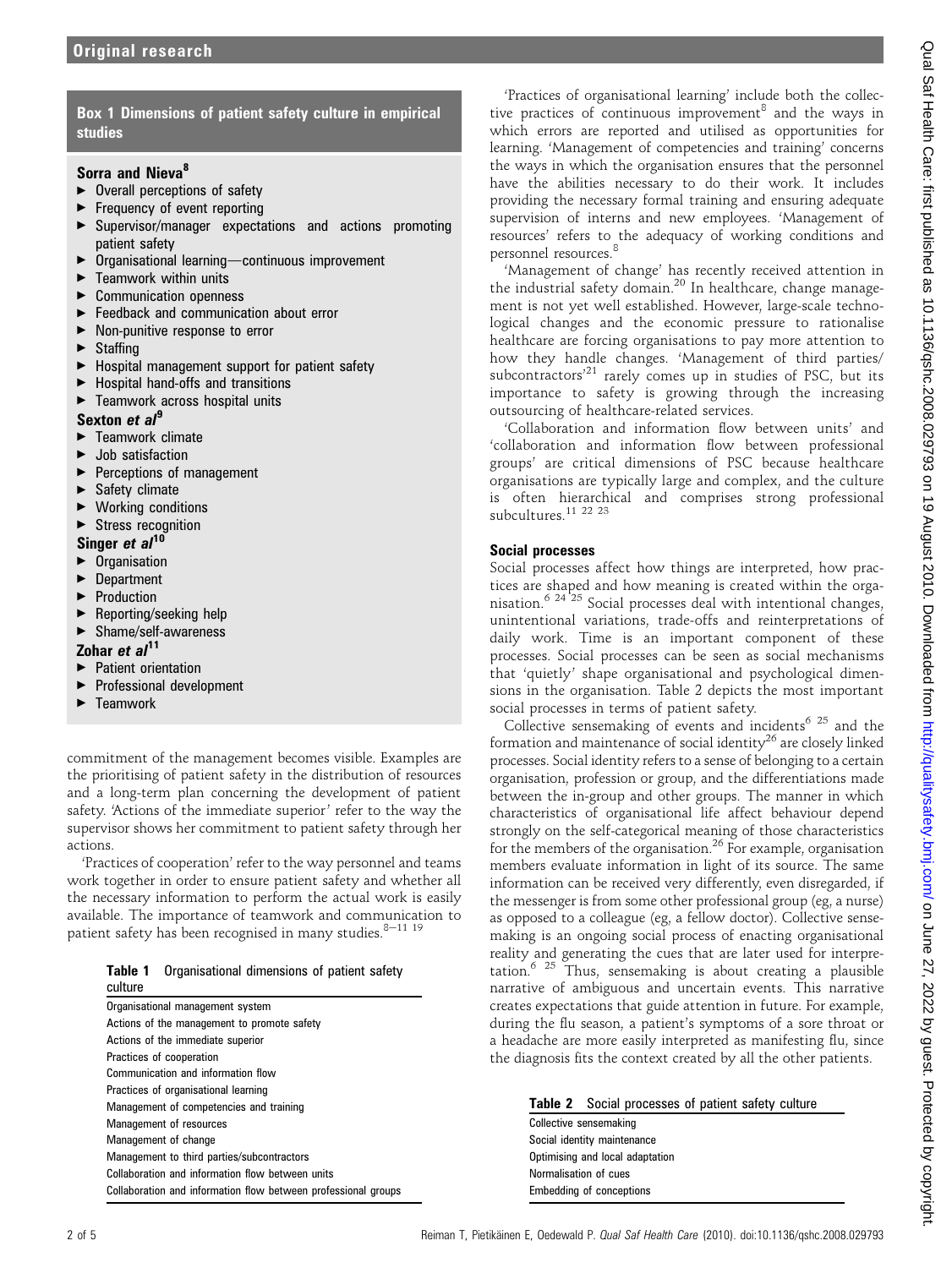Optimisation and adaptation of the work practices dictated by local demands<sup>27</sup> have an impact on patient safety. Normalisation of cues can be seen as a process where repetitive cues such as oversensitive alarms, continuous overflow of patients or erroneous measurements become normalised and regarded as not requiring attention.<sup>28</sup> This has negative consequences if the cue is important to patient safety. It is practical to ignore an oversensitive (and typically false) alarm, except for the one time that it signals a real threat.

Often, tools and technology mean whatever they have been used for in the past.<sup>29 30</sup> The process of embedding conceptions and meanings within the technology, tools and procedures in organisations affects how the hazards and the demands of the work are understood.<sup>7</sup> For example, the categories—reason for admission, previous known medical conditions-that exist in electronic patient records direct attention to those issues. In a similar manner, the design of an incident reporting system and its error categories already embeds a conception of what information is critical for improving patient safety.

Specification of social processes is challenging. It relies on indepth qualitative assessment and self-reflection by the organisation. Nevertheless, current theories in safety science have provided compelling evidence on the role of these processes in various organisational failures.<sup>27 28 30 31</sup> Thus, it is important to understand social processes in order to improve patient safety.

# Psychological dimensions

The psychological dimensions of PSC indicate the subjective experiences and views of the personnel concerning their work. We have summarised the psychological dimensions of PSC in table 3. These dimensions have been identified in work psychological research in various domains.<sup>7</sup> 32 33

When assessing PSC in an organisation, it is important to take notice of how the personnel experience their work (sense of control, responsibility and meaningfulness). It is also important to consider how the personnel view safety. For example, are errors considered individual faults or organisational-level problems?

It should not be taken for granted that the personnel understand the variety of safety hazards. $34-38$  In healthcare, the nature of hazards is complicated by the fact that patients suffer from various illnesses or injuries, some of which are fatal and some of which can become fatal if not diagnosed correctly and treated accordingly. Inadequate organisational practices and processes can pose additional hazards. Treatments also cause side-effects and are themselves sometimes hazardous. Finally, patients can create hazards either for themselves or for others, intentionally or unintentionally.

The psychological dimensions should create a mindset that is alert to the possibility of unpleasant surprises or unexpected events. This mindfulness refers to a state of mind where the healthcare professional is constantly trying to anticipate potential failure scenarios and update their knowledge of the unfolding situation.<sup>39</sup>

|  | Table 3 Psychological dimensions of patient safety culture |  |  |  |  |
|--|------------------------------------------------------------|--|--|--|--|
|--|------------------------------------------------------------|--|--|--|--|

Perceived meaningfulness of one's own work Sense of control over one's own work and its results Knowledge of organisational and interest groups' expectations concerning one's own work Sense of personal responsibility over one's own work and its results Knowledge of the hazards and hazard mechanisms that can turn potential hazards into actual harm

Knowledge of safety and the necessary means to achieve it

# RELATIONSHIP BETWEEN PSC AND PATIENT SAFETY

Patient safety culture can be defined as the willingness and ability of an organisation to understand safety (and the hazards) as well as the willingness and ability to act on safety. PSC is a dynamic state produced by the three layers (figure 1). Even though the layers of PSC are inter-related, an understanding of each one is needed in order to evaluate and develop patient safety. Examples of positive behavioural manifestations of the layers are given in box 2. The examples are based on our case studies and other literature.<sup>16 26–28</sup> <sup>30</sup> <sup>31</sup> The examples demonstrate how the safety effects of organisational and social dimensions are dependent on their effect on the psychological dimensions.

The psychological dimensions provide the individual preconditions for safe situational activity. The aim of safety management is to develop and sustain optimal psychological dimensions. The organisational dimensions are the layer where development activities are carried out and which can be managed by interventions and technological innovations. Social processes can explain why certain dimensions have formed in the way they have. PSC, when understood as a construct involving the three layers described above, can be seen as an indicator that comes close to measuring patient safety itself. PSC could provide a proactive indicator of patient safety.

Figure 1 illustrates that the organisational dimensions create the preconditions for the psychological dimensions and provide cues (actions, information, practices) for the social processes. Social processes in turn attribute meaning to the organisational dimensions and constrain or enable the development of psychological dimensions. Finally, psychological dimensions direct and steer the organisational dimensions. The content of the psychological dimensions feeds back into social processes and requires collective interpretation. Together these three layers form the organisational potential for providing safe care.

# CONCLUSIONS

The paper proposed a theoretical framework and a measurement model for the concept of patient safety culture. This framework should be tested and verified empirically in future research. The framework viewed PSC as a multilayered construct. This view is different from many PSC studies that do not explicitly depict the qualitatively different layers behind the measurements and, in fact, do not put PSC into a theoretical framework at all. According to the framework proposed in this article, patient safety requires controlling and steering the organisational dimensions, and being mindful of the social processes and the psychological dimensions.

PSC does not include the situational performance of individual workers. PSC is more about potential than actual performance. In real situations, the preconditions (potential) created by PSC actualise in a manner that is dependent on many task- and situation-specific variables. These include the nature of



Knowledge of the organisational core task and its constraints and requirements Figure 1 Layers of patient safety culture, showing their inter-<br>Knowledge of the organisational core task and its constraints and requirements relatedness and how they affect each other.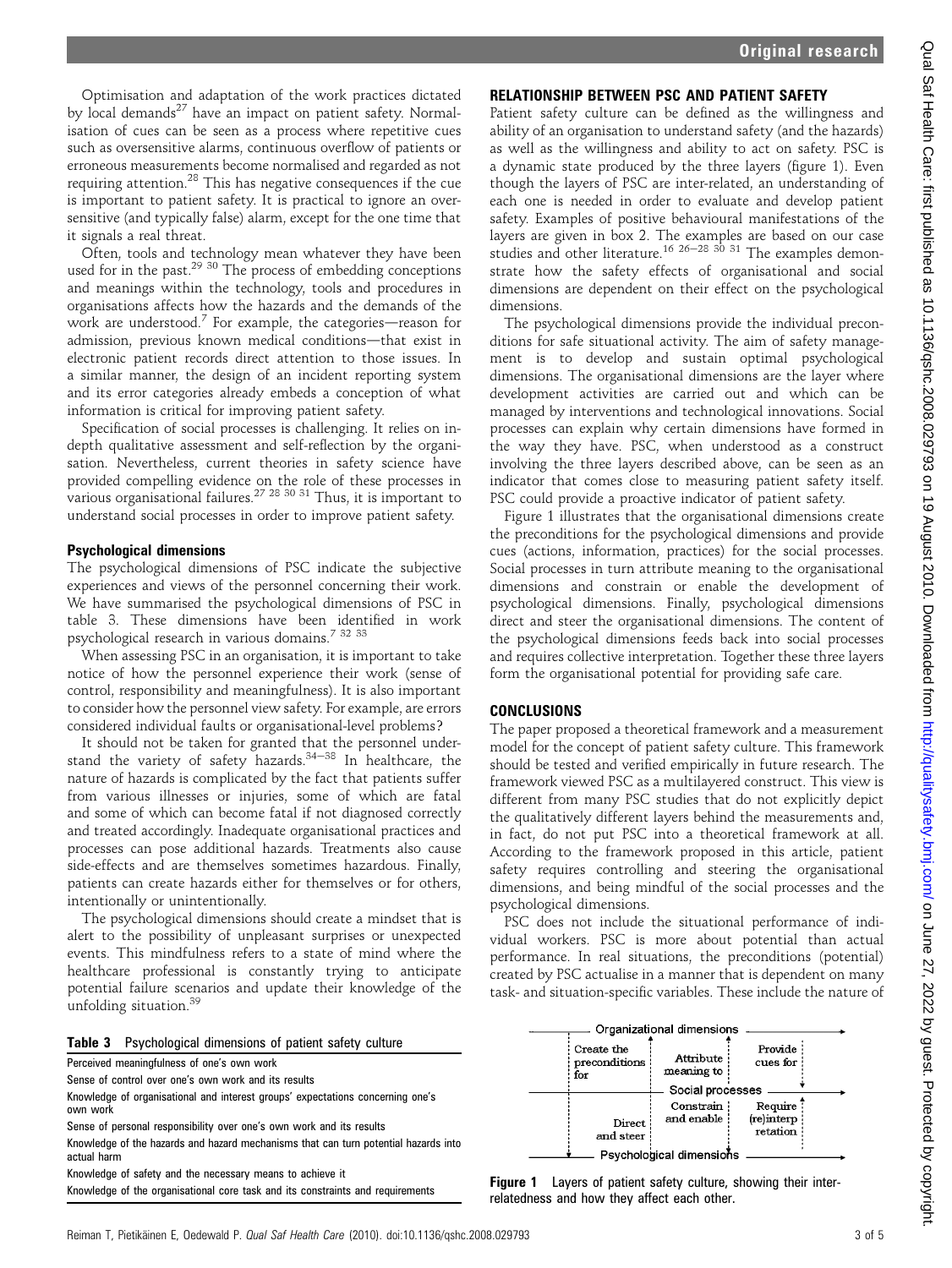Box 2 Examples of concrete positive manifestations of the layers of patient safety culture

# Examples of organisational dimensions

# Management of third parties/subcontractors

Subcontractors are carefully introduced to the practices and safety issues of the organisation giving them a better understanding of how patient safety is assured.

### Management of change

Risk analysis is conducted before technical or organisational changes leading to increased understanding of the hazards associated with change.

#### Actions of the immediate superior

Supervisor provides feedback on safety conscious behaviour, promoting employees' understanding of hazards, and expectations concerning patient safety.

# Examples of social processes

# Collective sensemaking

Reporting of errors and near-misses becomes an important part of daily work promoting increasing understanding of issues threatening patient safety.

#### Social identity maintenance

Social identity promotes high ethical standards (sense of personal responsibility) and acknowledgement of uncertainties in professional knowledge (understanding of hazards).

#### Optimising and local adaptation

Units are able to adapt to changing circumstances, such as a sudden increase in the flow of patients, without losing the big picture and all the while increasing their understanding of the means to achieve safe care.

# Examples of psychological dimensions

# Sense of control over one's own work and its results

Realistic sense of control enables one to perceive one's capabilities and limitations, and to learn from one's job and learn about one's competence.

### Knowledge of organisational and interest groups' expectations concerning one's own work

Good knowledge of expectations helps the personnel to concentrate their work on those issues that are considered important in the organisation and to know whether they are acting in line with common practice.

#### Knowledge of safety and the necessary means to achieve it

Understanding of the systemic nature of safety promotes cooperation and sharing of knowledge as well as the realisation that safety needs to be maintained and recreated in the daily work.

the illness or harm to the patient, and both the personal (work orientation, personality) and situational characteristics (fatigue, stress tolerance) of the clinician. However, PSC affects the possibilities for organisational learning from these specific situations. PSC affects patient safety in an individual case by creating the preconditions of work and influencing the situational possibilities for action. In the long run, PSC is postulated to give an estimate of the general level of patient safety.

The three layers of PSC can be studied by different research methods, both qualitative and quantitative. No one method is likely to encompass all layers of the culture. Thus, it is important to acknowledge which layer the methods measure and which layers are excluded. PSC research would benefit from a more explicit theoretical focus including explicating the premises concerning the concepts of organisation and patient safety.

Acknowledgements The authors acknowledge their fruitful discussions with four Finnish hospital districts on the application of the PSC construct. An earlier version of this paper was presented at the HEPS conference in Strasbourg, France, in June 2008.

Funding The Finnish Work Environment Fund, Eerikinkatu 2, FI-00100 Helsinki, Finland.

Competing interests None.

Provenance and peer review Not commissioned; externally peer reviewed.

### **REFERENCES**

- Dekker SWA. Ten Questions About Human Error. A New View of Human Factors and System Safety. Mahwah, NJ: Lawrence Erlbaum, 2005.
- Hollnagel E. Barriers and Accident Prevention. Aldershot: Ashgate, 2004. 3. Rochlin GI. The social construction of safety. In: Misumi J, Wilpert B, Miller R, eds. Nuclear Safety: A Human Factors Perspective. London: Taylor & Francis, 1999:5-23.
- 4. Reiman T, Oedewald P. Assessment of complex sociotechnical systems-theoretical issues concerning the use of organizational culture and organizational core task concepts. Saf Sci 2007;45:745-68.
- 5. **Schultz M.** On Studying Organizational Cultures. Diagnosis and Understanding. Berlin: Walter de Gruyter, 1995.
- 6. Weick KE. Sensemaking in Organizations. Thousand Oaks, CA: Sage, 1995.
- 7. **Reiman T.** Assessing Organizational Culture in Complex Sociotechical Systems. Methodological Evidence from Studies in Nuclear Power Plant Maintenance Organizations. Espoo: VTT, 2007.
- 8. Sorra JS, Nieva VF. Hospital Survey on Patient Safety Culture. Rockville, MD: Agency for healthcare research and quality, 2004.
- 9. **Sexton JB,** Helmreich RL, Neilands TB. The safety attitudes questionnaire: psychometric properties, benchmarking data, and emerging research. BMC Health Serv Res 2006;6:44. http://www.biomedcentral.com/1472-6963/6/44 (accessed 15 Jul 2008).
- 10. **Singer SJ,** Gaba DM, Geppert JJ, et al. The culture of safety: results of an organization-wide survey in 15 California hospitals. Qual Saf Health Care  $2003:12:112-18$
- 11. **Zohar D,** Livne Y, Tenne-Gazit O, et al. Healthcare climate: a framework for measuring and improving patient safety. Crit Care Med 2007;35:1312-17.
- 12. Guldenmund FW. The nature of safety culture: a review of theory and research.  $Sat$  Sci 2000;34:215-57.
- 13. **Hale AR.** Culture's confusions [editorial]. Saf Sci 2000;34:1-14.<br>14. **Pidneon N.** Safety culture: key theoretical issues Work Stress 1.
- Pidgeon N. Safety culture: key theoretical issues. Work Stress 1998;  $12:202 - 16$
- 15. **Claridge T,** Parker D, Cook G. Pathways to patient safety. The use of rules and guidelines in health care. In: Walshe K, Boaden R. eds. Patient safety. Research into practice. Berkshire: Open University Press, 2006:198-205.
- 16. **Oedewald P,** Reiman T. Special characteristics of safety critical organizations. work psychological perspective. VTT Publications 633. Espoo: VTT, 2007. http://www.vtt.fi/inf/pdf/publications/2007/P633.pdf.
- 17. **INSAG.** Safety Culture. Vienna: IAEA, 1991.
- 18. Flin R. Measuring safety culture in healthcare: a case for accurate diagnosis. Saf Sci  $2007.45.653 - 67.$
- 19. Leonard M, Graham S, Bonacum D. The human factor: the critical importance of effective teamwork and communication in providing safe care. Qual Saf Health Care  $2004:13:85-90.$
- 20. Grote G. Diagnosis of safety culture: a replication and extension towards assessing 'safe' organizational change processes. Saf Sci 2008;46:450-60.
- 21. Rollenhagen C, Westerlund J. Development of a safety climate questionnaire for nuclear power plants. In: Proceedings of Joint 8th IEEE HFPP/13th HPRCT, 2007.
- 22. Morgan PI, Obgonna E. Subcultural dynamics in transformation: a multi-perspective study of healthcare professionals. Hum Relat 2008;61:39-65.
- 23. Westbrook MT, Braithwaite J, Travaglia JF, et al. Promoting safety. Longer-term responses of three health professional groups to a safety improvement programme. Int J Health Care Qual Assur  $2007$ ; 20:555-71.
- 24. Brown R. Group Processes. 2nd edn. Blackwell: Oxford, 2000.<br>25. Weick KE, Sutcliffe KM, Obstfeld D. Organizing and the proce
- Weick KE, Sutcliffe KM, Obstfeld D. Organizing and the process of sensemaking. Organ Sci 2005;16:409-21.
- 26. Haslam SA. Psychology in Organizations. The Social Identity Approach. 2nd edn. London: Sage, 2004.
- 27. Snook SA. Friendly Fire. The Accidental Shootdown of US Black Hawks over Northern Iraq. Princeton, NJ: Princeton University Press, 2000.
- 28. Vaughan D. The Challenger Launch Decision. Chicago: University of Chicago Press, 1996.
- 29. Weick KE. Organizational redesign as improvisation. In: Huber GP, Glick WH, eds. Organizational Change and Redesign: Ideas and Insights for Improving Performance. Oxford: Oxford University Press, 1993:346-82.
- 30. **Hutchins E.** Cognition in the wild. Cambridge, MA: MIT press, 1995.